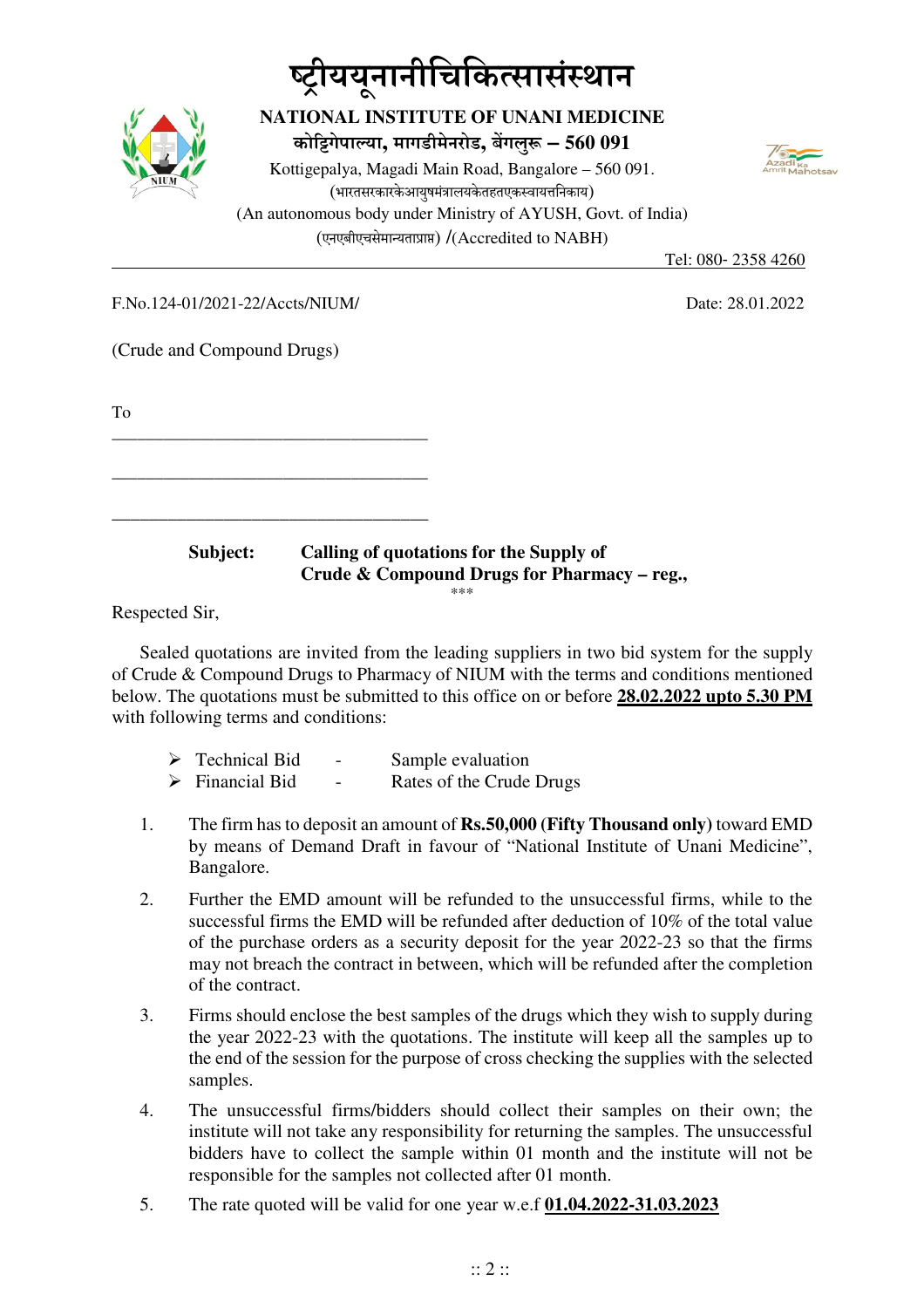- 6. Firms may quote taxes applicable, if any, separately, failure to it is presumed that the rates are inclusive of all taxes
- 7. All the firms should submit their updated GST documents along with the quotations/tender documents.
- 8. The firms may mention clearly in the quotation the time required for supply of items from the date of supply order. In case the firms are not mentioning clearly the time required for the supply of Crude / Compound Drugs, then the time stipulated by the institute shall hold good for all purpose.
- 9. All firms should also mention their E-Mail addresses so that the postal delay can be avoided for sending the supply order or for any other correspondence.
- 10. The Director of the institute has the power to cancel or reject the whole or part of the consignment without mentioning any reason thereof to the firms in the interest of the institute.
- 11. If any item/s are not supplied within stipulated time given to the firms and supplied within:
	- a. 15 days delay from stipulated time  $20\%$  penalty
		-
	- b. 16 to 30 days delay from stipulated time  $\sim$  30% penalty
	- c. More than 30 days delay <br>  $\overline{\phantom{a}}$  \*Order cancellation
		- \*After 30 days items will be treated as cancelled and in such condition the items may be purchased from another bidder or from the open market  $\&$ excess payment if any made shall be recovered from the bill amount or EMD.
- 12. No partial supply of individual PO of any drug/s shall be entertained in any condition.
- 13. The items should be supplied within stipulated dates as mentioned in the supply orders between 9.30AM to 4.30PM during office hours only. Supplies will not be taken on National Holidays, IInd Saturday, and Sundays.
- 14. The firm should mention the HSN Code/s and rate of GST of each and every drug.
- 15. The drugs supplied by the firm may be sent to any Govt. of India agency for drug identification and at any stage if the drug supplied by the firm found to be spurious, or differs from the submitted samples then the firm will be black listed, their EMD will be forfeited and may face legal proceedings.
- 16. Supplies will be taken in 04 lots within the financial year 2022-23.
- 17. The firms should submit 02sets of their bills and DC at the time of supply (one original and one duplicate)
- 18. All the firms should read all the terms and conditions, before participation.
- 19. No terms and conditions shall be relaxed to any firm, like extension of time and no application will be entertained in this regard.
- 20. Payment will be released after checking all the conditions mentioned above and on the actual quantity of items/drugs received at the time of delivery.
- 21. Subject to Bangalore Jurisdiction.
- 22. The Decision of the Director is final and binding.

The envelope containing quotations should be superscribed as "**Tender/Quotations for the supply of Crude /Compound Drugs during the year 2022-23 on or before 28.02.2022.** 

 Sd/-  **[Suresha]**  Accounts Officer

Encl: List of Crude & Compound Drugs

Copy to:

- 1. Dr. Nafis Khan, Chief Pharmacist for information
- 2. Concerned file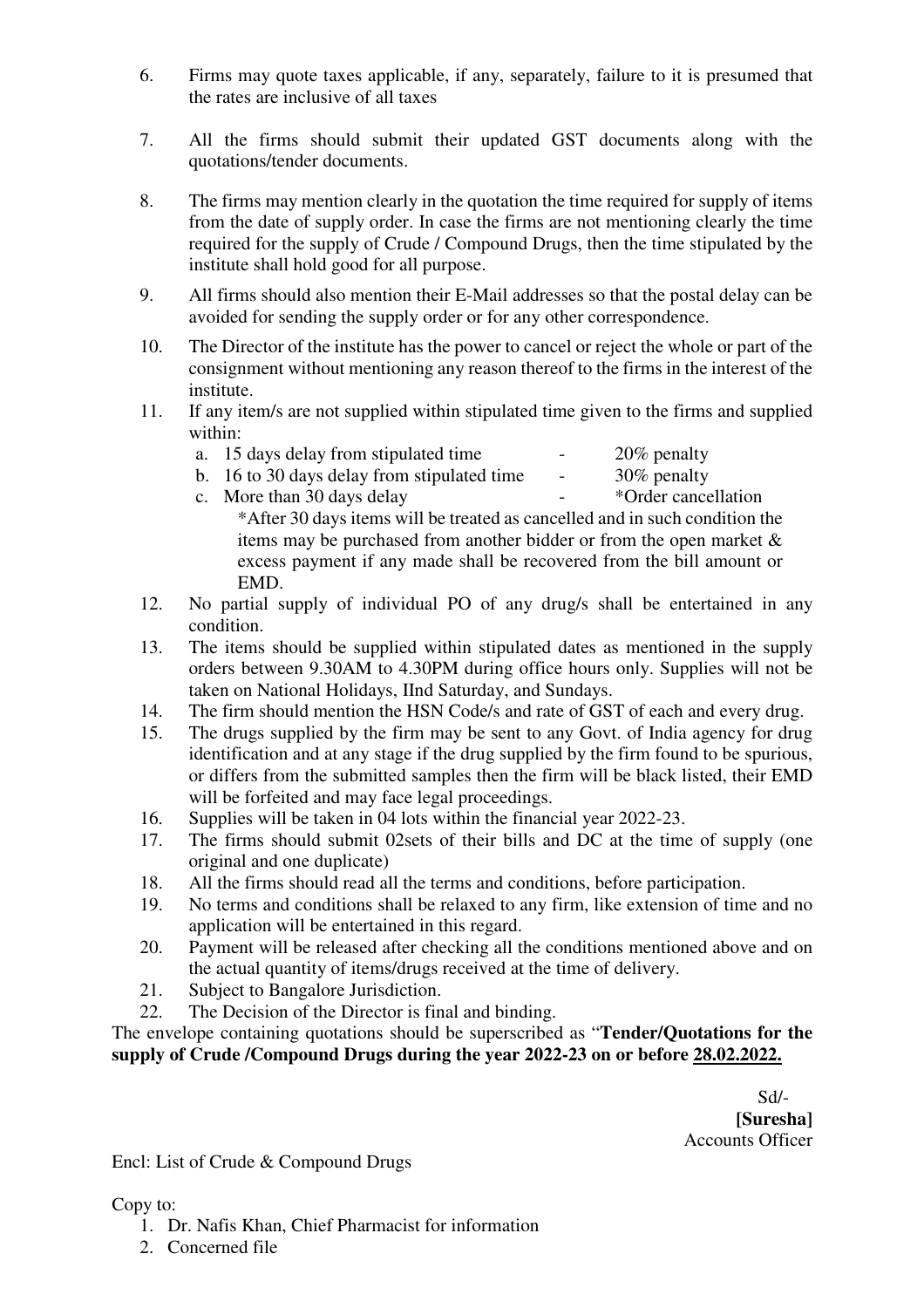## **CRUDE DRUGS LIST FOR THE SESSION- 2022-23**

| <b>KGS</b><br><b>AAMLA KHUSHKH</b><br>50<br>$\mathbf{1}$<br><b>EMBLICA OFFICINALIS</b><br><b>GAERTIN.</b><br>JUNIPERUS COMMNIS LINN.<br>$\mathbf{2}$<br><b>KGS</b><br><b>ABHAL</b><br>40<br>$\overline{3}$<br>35<br>ABRESHAM MUQARRAS<br><b>KGS</b><br><b>BOMBYXMORI (SILK CONES)</b><br>$\overline{4}$<br><b>AFSANTEEN</b><br>01<br><b>KGS</b><br><b>ARTEMISIA ABSINTHIUM</b><br>LINN.<br>CUSCUTA EPITHYMUM LINN.<br>5<br><b>AFTIMOON</b><br>01<br><b>KGS</b><br>$\overline{6}$<br>200<br><b>AJWAIN DESI</b><br><b>KGS</b><br>TRACHYSPERMUM AMMI<br>LINN.<br>50<br>$\overline{7}$<br><b>ANAR TAAZA</b><br>PUNICA GRANATUM LINN.<br><b>KGS</b><br>$\overline{8}$<br>01<br><b>ANEESOON</b><br>PIMPINELLANISAM LINN.<br><b>KGS</b><br>9<br><b>ANJEER KHUSHK</b><br>FICUSCARICA LINN.<br>60<br><b>KGS</b><br>10<br>01<br>ANACYELUS PRYLCTHRUM<br><b>KGS</b><br><b>AQAR QARHA</b><br>11<br><b>ARADE BAQLA</b><br><b>KGS</b><br>PSOPHOCRPUS TERAGONPBU<br>150<br>12<br><b>ARADE KARSNA</b><br>75<br><b>KGS</b><br>PISUM STIVUM<br>$\overline{13}$<br>150<br><b>KGS</b><br><b>ARADE JAO</b><br>HORDEUM VULGARE LINN<br>14<br><b>ARADE NAKHUD</b><br><b>CICER ARIEHNIUM LINN</b><br>150<br><b>KGS</b><br>15<br>50<br><b>ROSA DOMESCENA</b><br><b>LTRS</b><br><b>ARQE GULAB</b><br>(DISTILLATE)<br>WITHANIA SOMNIFERA<br>330<br><b>KGS</b><br>16<br><b>ASGAND NAGOORI</b><br>DUNAL.<br>750<br>17<br><b>KGS</b><br><b>ASLUSOOS</b><br>GLYCYRRHIZAGLABRA<br>LINN.<br><b>MUQASHSHAR</b><br>18<br>PLANTAGO OVATA FORSK.<br>10<br><b>KGS</b><br><b>ASPAGHOL</b><br>19<br>50<br><b>KGS</b><br><b>BABCHI</b><br>PSORALIACORYLIFOLIA<br>LINN.<br>25<br>20<br><b>KGS</b><br><b>BADAWARD</b><br>FAGONIA ARABICA LINN.<br>21<br>200<br>FOENICULUM VULGARE<br><b>KGS</b><br><b>BADIYAN</b><br>MILL.<br>85<br><b>KGS</b><br>22<br><b>BADRANJBOYA</b><br>MELLISAPARVIFLOABENTH.<br>23<br>01<br><b>BAOBADANG</b><br>EMBELIARIBESBURM.F.<br><b>KGS</b><br>24<br><b>KGS</b><br><b>BEHMAN SAFAID</b><br>CENTAUREABEHAN LINN.<br>14<br>25<br><b>KGS</b><br><b>BEHMAN SURKH</b><br>14<br>SALVIA HAEMATODES M.<br>26<br>225<br><b>KGS</b><br>POLIJGONUMBISTUM LINN.<br><b>BEKH ANJABAR</b><br>27<br><b>KGS</b><br><b>BEKH BABUNA</b><br><b>METRICARIYA</b><br>20<br><b>CHAMMOMILLA</b><br>250<br><b>KGS</b><br>28<br><b>BEKH BADIYAN</b><br>FOENICULUM VULGARE<br>MILL.<br>200<br><b>KGS</b><br>29<br><b>BEKH IZKHAR</b><br>ANDOPOGAMSHAENARTHUS<br>250<br>30<br><b>KGS</b><br><b>BEKH KARAFS</b><br><b>APIUM GRAVEOLENSS</b><br>31<br><b>BEKH KASNI</b><br><b>CHICORUM INDI</b><br>200<br><b>KGS</b><br>32<br>05<br><b>KGS</b><br><b>BEKH PIYABANSA</b><br><b>ADHATODA VASICA</b><br>33<br><b>BELGIRI</b><br>01<br><b>KGS</b><br>AEGLE MARMELOS CORR.<br>34<br><b>BERG BANS</b><br><b>BANBUSA ARUNDINOSA</b><br>15<br><b>KGS</b><br>35<br><b>AZADIRACTHAINDICALINN</b><br>550<br><b>KGS</b><br><b>BERG NEEM</b> | SL.<br>NO. | <b>DRUG'S NAME</b> | <b>BOTONICAL NAMES/</b><br><b>ENGLISH NAMES</b> | <b>REQUIRED</b><br><b>CRUDE</b><br><b>DRUGS IN</b><br><b>KGS/LTRS</b> | <b>UNIT</b><br><b>KGS/LT</b><br><b>RS</b> |
|-------------------------------------------------------------------------------------------------------------------------------------------------------------------------------------------------------------------------------------------------------------------------------------------------------------------------------------------------------------------------------------------------------------------------------------------------------------------------------------------------------------------------------------------------------------------------------------------------------------------------------------------------------------------------------------------------------------------------------------------------------------------------------------------------------------------------------------------------------------------------------------------------------------------------------------------------------------------------------------------------------------------------------------------------------------------------------------------------------------------------------------------------------------------------------------------------------------------------------------------------------------------------------------------------------------------------------------------------------------------------------------------------------------------------------------------------------------------------------------------------------------------------------------------------------------------------------------------------------------------------------------------------------------------------------------------------------------------------------------------------------------------------------------------------------------------------------------------------------------------------------------------------------------------------------------------------------------------------------------------------------------------------------------------------------------------------------------------------------------------------------------------------------------------------------------------------------------------------------------------------------------------------------------------------------------------------------------------------------------------------------------------------------------------------------------------------------------------------------------------------------------------------------------------------------------------------------------------------------------------------------------------------------------------------------------------------------------------------------------------------------------------------------------------------------------------------------------------------------------------------------------|------------|--------------------|-------------------------------------------------|-----------------------------------------------------------------------|-------------------------------------------|
|                                                                                                                                                                                                                                                                                                                                                                                                                                                                                                                                                                                                                                                                                                                                                                                                                                                                                                                                                                                                                                                                                                                                                                                                                                                                                                                                                                                                                                                                                                                                                                                                                                                                                                                                                                                                                                                                                                                                                                                                                                                                                                                                                                                                                                                                                                                                                                                                                                                                                                                                                                                                                                                                                                                                                                                                                                                                                     |            |                    |                                                 |                                                                       |                                           |
|                                                                                                                                                                                                                                                                                                                                                                                                                                                                                                                                                                                                                                                                                                                                                                                                                                                                                                                                                                                                                                                                                                                                                                                                                                                                                                                                                                                                                                                                                                                                                                                                                                                                                                                                                                                                                                                                                                                                                                                                                                                                                                                                                                                                                                                                                                                                                                                                                                                                                                                                                                                                                                                                                                                                                                                                                                                                                     |            |                    |                                                 |                                                                       |                                           |
|                                                                                                                                                                                                                                                                                                                                                                                                                                                                                                                                                                                                                                                                                                                                                                                                                                                                                                                                                                                                                                                                                                                                                                                                                                                                                                                                                                                                                                                                                                                                                                                                                                                                                                                                                                                                                                                                                                                                                                                                                                                                                                                                                                                                                                                                                                                                                                                                                                                                                                                                                                                                                                                                                                                                                                                                                                                                                     |            |                    |                                                 |                                                                       |                                           |
|                                                                                                                                                                                                                                                                                                                                                                                                                                                                                                                                                                                                                                                                                                                                                                                                                                                                                                                                                                                                                                                                                                                                                                                                                                                                                                                                                                                                                                                                                                                                                                                                                                                                                                                                                                                                                                                                                                                                                                                                                                                                                                                                                                                                                                                                                                                                                                                                                                                                                                                                                                                                                                                                                                                                                                                                                                                                                     |            |                    |                                                 |                                                                       |                                           |
|                                                                                                                                                                                                                                                                                                                                                                                                                                                                                                                                                                                                                                                                                                                                                                                                                                                                                                                                                                                                                                                                                                                                                                                                                                                                                                                                                                                                                                                                                                                                                                                                                                                                                                                                                                                                                                                                                                                                                                                                                                                                                                                                                                                                                                                                                                                                                                                                                                                                                                                                                                                                                                                                                                                                                                                                                                                                                     |            |                    |                                                 |                                                                       |                                           |
|                                                                                                                                                                                                                                                                                                                                                                                                                                                                                                                                                                                                                                                                                                                                                                                                                                                                                                                                                                                                                                                                                                                                                                                                                                                                                                                                                                                                                                                                                                                                                                                                                                                                                                                                                                                                                                                                                                                                                                                                                                                                                                                                                                                                                                                                                                                                                                                                                                                                                                                                                                                                                                                                                                                                                                                                                                                                                     |            |                    |                                                 |                                                                       |                                           |
|                                                                                                                                                                                                                                                                                                                                                                                                                                                                                                                                                                                                                                                                                                                                                                                                                                                                                                                                                                                                                                                                                                                                                                                                                                                                                                                                                                                                                                                                                                                                                                                                                                                                                                                                                                                                                                                                                                                                                                                                                                                                                                                                                                                                                                                                                                                                                                                                                                                                                                                                                                                                                                                                                                                                                                                                                                                                                     |            |                    |                                                 |                                                                       |                                           |
|                                                                                                                                                                                                                                                                                                                                                                                                                                                                                                                                                                                                                                                                                                                                                                                                                                                                                                                                                                                                                                                                                                                                                                                                                                                                                                                                                                                                                                                                                                                                                                                                                                                                                                                                                                                                                                                                                                                                                                                                                                                                                                                                                                                                                                                                                                                                                                                                                                                                                                                                                                                                                                                                                                                                                                                                                                                                                     |            |                    |                                                 |                                                                       |                                           |
|                                                                                                                                                                                                                                                                                                                                                                                                                                                                                                                                                                                                                                                                                                                                                                                                                                                                                                                                                                                                                                                                                                                                                                                                                                                                                                                                                                                                                                                                                                                                                                                                                                                                                                                                                                                                                                                                                                                                                                                                                                                                                                                                                                                                                                                                                                                                                                                                                                                                                                                                                                                                                                                                                                                                                                                                                                                                                     |            |                    |                                                 |                                                                       |                                           |
|                                                                                                                                                                                                                                                                                                                                                                                                                                                                                                                                                                                                                                                                                                                                                                                                                                                                                                                                                                                                                                                                                                                                                                                                                                                                                                                                                                                                                                                                                                                                                                                                                                                                                                                                                                                                                                                                                                                                                                                                                                                                                                                                                                                                                                                                                                                                                                                                                                                                                                                                                                                                                                                                                                                                                                                                                                                                                     |            |                    |                                                 |                                                                       |                                           |
|                                                                                                                                                                                                                                                                                                                                                                                                                                                                                                                                                                                                                                                                                                                                                                                                                                                                                                                                                                                                                                                                                                                                                                                                                                                                                                                                                                                                                                                                                                                                                                                                                                                                                                                                                                                                                                                                                                                                                                                                                                                                                                                                                                                                                                                                                                                                                                                                                                                                                                                                                                                                                                                                                                                                                                                                                                                                                     |            |                    |                                                 |                                                                       |                                           |
|                                                                                                                                                                                                                                                                                                                                                                                                                                                                                                                                                                                                                                                                                                                                                                                                                                                                                                                                                                                                                                                                                                                                                                                                                                                                                                                                                                                                                                                                                                                                                                                                                                                                                                                                                                                                                                                                                                                                                                                                                                                                                                                                                                                                                                                                                                                                                                                                                                                                                                                                                                                                                                                                                                                                                                                                                                                                                     |            |                    |                                                 |                                                                       |                                           |
|                                                                                                                                                                                                                                                                                                                                                                                                                                                                                                                                                                                                                                                                                                                                                                                                                                                                                                                                                                                                                                                                                                                                                                                                                                                                                                                                                                                                                                                                                                                                                                                                                                                                                                                                                                                                                                                                                                                                                                                                                                                                                                                                                                                                                                                                                                                                                                                                                                                                                                                                                                                                                                                                                                                                                                                                                                                                                     |            |                    |                                                 |                                                                       |                                           |
|                                                                                                                                                                                                                                                                                                                                                                                                                                                                                                                                                                                                                                                                                                                                                                                                                                                                                                                                                                                                                                                                                                                                                                                                                                                                                                                                                                                                                                                                                                                                                                                                                                                                                                                                                                                                                                                                                                                                                                                                                                                                                                                                                                                                                                                                                                                                                                                                                                                                                                                                                                                                                                                                                                                                                                                                                                                                                     |            |                    |                                                 |                                                                       |                                           |
|                                                                                                                                                                                                                                                                                                                                                                                                                                                                                                                                                                                                                                                                                                                                                                                                                                                                                                                                                                                                                                                                                                                                                                                                                                                                                                                                                                                                                                                                                                                                                                                                                                                                                                                                                                                                                                                                                                                                                                                                                                                                                                                                                                                                                                                                                                                                                                                                                                                                                                                                                                                                                                                                                                                                                                                                                                                                                     |            |                    |                                                 |                                                                       |                                           |
|                                                                                                                                                                                                                                                                                                                                                                                                                                                                                                                                                                                                                                                                                                                                                                                                                                                                                                                                                                                                                                                                                                                                                                                                                                                                                                                                                                                                                                                                                                                                                                                                                                                                                                                                                                                                                                                                                                                                                                                                                                                                                                                                                                                                                                                                                                                                                                                                                                                                                                                                                                                                                                                                                                                                                                                                                                                                                     |            |                    |                                                 |                                                                       |                                           |
|                                                                                                                                                                                                                                                                                                                                                                                                                                                                                                                                                                                                                                                                                                                                                                                                                                                                                                                                                                                                                                                                                                                                                                                                                                                                                                                                                                                                                                                                                                                                                                                                                                                                                                                                                                                                                                                                                                                                                                                                                                                                                                                                                                                                                                                                                                                                                                                                                                                                                                                                                                                                                                                                                                                                                                                                                                                                                     |            |                    |                                                 |                                                                       |                                           |
|                                                                                                                                                                                                                                                                                                                                                                                                                                                                                                                                                                                                                                                                                                                                                                                                                                                                                                                                                                                                                                                                                                                                                                                                                                                                                                                                                                                                                                                                                                                                                                                                                                                                                                                                                                                                                                                                                                                                                                                                                                                                                                                                                                                                                                                                                                                                                                                                                                                                                                                                                                                                                                                                                                                                                                                                                                                                                     |            |                    |                                                 |                                                                       |                                           |
|                                                                                                                                                                                                                                                                                                                                                                                                                                                                                                                                                                                                                                                                                                                                                                                                                                                                                                                                                                                                                                                                                                                                                                                                                                                                                                                                                                                                                                                                                                                                                                                                                                                                                                                                                                                                                                                                                                                                                                                                                                                                                                                                                                                                                                                                                                                                                                                                                                                                                                                                                                                                                                                                                                                                                                                                                                                                                     |            |                    |                                                 |                                                                       |                                           |
|                                                                                                                                                                                                                                                                                                                                                                                                                                                                                                                                                                                                                                                                                                                                                                                                                                                                                                                                                                                                                                                                                                                                                                                                                                                                                                                                                                                                                                                                                                                                                                                                                                                                                                                                                                                                                                                                                                                                                                                                                                                                                                                                                                                                                                                                                                                                                                                                                                                                                                                                                                                                                                                                                                                                                                                                                                                                                     |            |                    |                                                 |                                                                       |                                           |
|                                                                                                                                                                                                                                                                                                                                                                                                                                                                                                                                                                                                                                                                                                                                                                                                                                                                                                                                                                                                                                                                                                                                                                                                                                                                                                                                                                                                                                                                                                                                                                                                                                                                                                                                                                                                                                                                                                                                                                                                                                                                                                                                                                                                                                                                                                                                                                                                                                                                                                                                                                                                                                                                                                                                                                                                                                                                                     |            |                    |                                                 |                                                                       |                                           |
|                                                                                                                                                                                                                                                                                                                                                                                                                                                                                                                                                                                                                                                                                                                                                                                                                                                                                                                                                                                                                                                                                                                                                                                                                                                                                                                                                                                                                                                                                                                                                                                                                                                                                                                                                                                                                                                                                                                                                                                                                                                                                                                                                                                                                                                                                                                                                                                                                                                                                                                                                                                                                                                                                                                                                                                                                                                                                     |            |                    |                                                 |                                                                       |                                           |
|                                                                                                                                                                                                                                                                                                                                                                                                                                                                                                                                                                                                                                                                                                                                                                                                                                                                                                                                                                                                                                                                                                                                                                                                                                                                                                                                                                                                                                                                                                                                                                                                                                                                                                                                                                                                                                                                                                                                                                                                                                                                                                                                                                                                                                                                                                                                                                                                                                                                                                                                                                                                                                                                                                                                                                                                                                                                                     |            |                    |                                                 |                                                                       |                                           |
|                                                                                                                                                                                                                                                                                                                                                                                                                                                                                                                                                                                                                                                                                                                                                                                                                                                                                                                                                                                                                                                                                                                                                                                                                                                                                                                                                                                                                                                                                                                                                                                                                                                                                                                                                                                                                                                                                                                                                                                                                                                                                                                                                                                                                                                                                                                                                                                                                                                                                                                                                                                                                                                                                                                                                                                                                                                                                     |            |                    |                                                 |                                                                       |                                           |
|                                                                                                                                                                                                                                                                                                                                                                                                                                                                                                                                                                                                                                                                                                                                                                                                                                                                                                                                                                                                                                                                                                                                                                                                                                                                                                                                                                                                                                                                                                                                                                                                                                                                                                                                                                                                                                                                                                                                                                                                                                                                                                                                                                                                                                                                                                                                                                                                                                                                                                                                                                                                                                                                                                                                                                                                                                                                                     |            |                    |                                                 |                                                                       |                                           |
|                                                                                                                                                                                                                                                                                                                                                                                                                                                                                                                                                                                                                                                                                                                                                                                                                                                                                                                                                                                                                                                                                                                                                                                                                                                                                                                                                                                                                                                                                                                                                                                                                                                                                                                                                                                                                                                                                                                                                                                                                                                                                                                                                                                                                                                                                                                                                                                                                                                                                                                                                                                                                                                                                                                                                                                                                                                                                     |            |                    |                                                 |                                                                       |                                           |
|                                                                                                                                                                                                                                                                                                                                                                                                                                                                                                                                                                                                                                                                                                                                                                                                                                                                                                                                                                                                                                                                                                                                                                                                                                                                                                                                                                                                                                                                                                                                                                                                                                                                                                                                                                                                                                                                                                                                                                                                                                                                                                                                                                                                                                                                                                                                                                                                                                                                                                                                                                                                                                                                                                                                                                                                                                                                                     |            |                    |                                                 |                                                                       |                                           |
|                                                                                                                                                                                                                                                                                                                                                                                                                                                                                                                                                                                                                                                                                                                                                                                                                                                                                                                                                                                                                                                                                                                                                                                                                                                                                                                                                                                                                                                                                                                                                                                                                                                                                                                                                                                                                                                                                                                                                                                                                                                                                                                                                                                                                                                                                                                                                                                                                                                                                                                                                                                                                                                                                                                                                                                                                                                                                     |            |                    |                                                 |                                                                       |                                           |
|                                                                                                                                                                                                                                                                                                                                                                                                                                                                                                                                                                                                                                                                                                                                                                                                                                                                                                                                                                                                                                                                                                                                                                                                                                                                                                                                                                                                                                                                                                                                                                                                                                                                                                                                                                                                                                                                                                                                                                                                                                                                                                                                                                                                                                                                                                                                                                                                                                                                                                                                                                                                                                                                                                                                                                                                                                                                                     |            |                    |                                                 |                                                                       |                                           |
|                                                                                                                                                                                                                                                                                                                                                                                                                                                                                                                                                                                                                                                                                                                                                                                                                                                                                                                                                                                                                                                                                                                                                                                                                                                                                                                                                                                                                                                                                                                                                                                                                                                                                                                                                                                                                                                                                                                                                                                                                                                                                                                                                                                                                                                                                                                                                                                                                                                                                                                                                                                                                                                                                                                                                                                                                                                                                     |            |                    |                                                 |                                                                       |                                           |
|                                                                                                                                                                                                                                                                                                                                                                                                                                                                                                                                                                                                                                                                                                                                                                                                                                                                                                                                                                                                                                                                                                                                                                                                                                                                                                                                                                                                                                                                                                                                                                                                                                                                                                                                                                                                                                                                                                                                                                                                                                                                                                                                                                                                                                                                                                                                                                                                                                                                                                                                                                                                                                                                                                                                                                                                                                                                                     |            |                    |                                                 |                                                                       |                                           |
|                                                                                                                                                                                                                                                                                                                                                                                                                                                                                                                                                                                                                                                                                                                                                                                                                                                                                                                                                                                                                                                                                                                                                                                                                                                                                                                                                                                                                                                                                                                                                                                                                                                                                                                                                                                                                                                                                                                                                                                                                                                                                                                                                                                                                                                                                                                                                                                                                                                                                                                                                                                                                                                                                                                                                                                                                                                                                     |            |                    |                                                 |                                                                       |                                           |
|                                                                                                                                                                                                                                                                                                                                                                                                                                                                                                                                                                                                                                                                                                                                                                                                                                                                                                                                                                                                                                                                                                                                                                                                                                                                                                                                                                                                                                                                                                                                                                                                                                                                                                                                                                                                                                                                                                                                                                                                                                                                                                                                                                                                                                                                                                                                                                                                                                                                                                                                                                                                                                                                                                                                                                                                                                                                                     |            |                    |                                                 |                                                                       |                                           |
|                                                                                                                                                                                                                                                                                                                                                                                                                                                                                                                                                                                                                                                                                                                                                                                                                                                                                                                                                                                                                                                                                                                                                                                                                                                                                                                                                                                                                                                                                                                                                                                                                                                                                                                                                                                                                                                                                                                                                                                                                                                                                                                                                                                                                                                                                                                                                                                                                                                                                                                                                                                                                                                                                                                                                                                                                                                                                     |            |                    |                                                 |                                                                       |                                           |
|                                                                                                                                                                                                                                                                                                                                                                                                                                                                                                                                                                                                                                                                                                                                                                                                                                                                                                                                                                                                                                                                                                                                                                                                                                                                                                                                                                                                                                                                                                                                                                                                                                                                                                                                                                                                                                                                                                                                                                                                                                                                                                                                                                                                                                                                                                                                                                                                                                                                                                                                                                                                                                                                                                                                                                                                                                                                                     |            |                    |                                                 |                                                                       |                                           |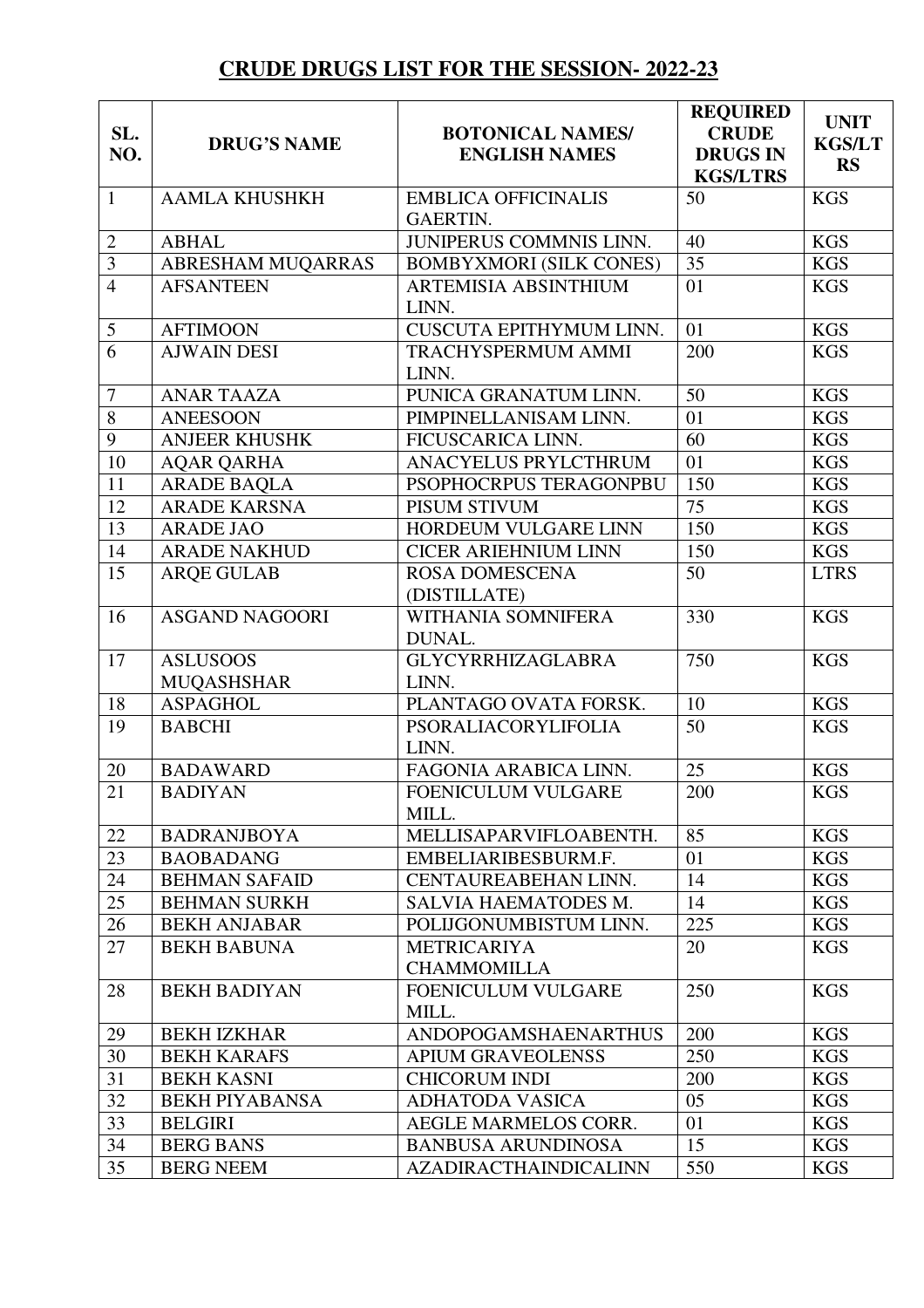| SL.<br>NO.      | <b>DRUG'S NAME</b>       | <b>BOTONICAL NAMES/</b><br><b>ENGLISH NAMES</b> | <b>REQUIRED</b><br><b>CRUDE</b><br><b>DRUGS IN</b><br><b>KGS/LTRS</b> | <b>UNIT</b><br><b>KGS/LT</b><br><b>RS</b> |
|-----------------|--------------------------|-------------------------------------------------|-----------------------------------------------------------------------|-------------------------------------------|
| 36              | <b>BERG SANA</b>         | CASIAANGUSTFOLIAVAHL                            | 145                                                                   | <b>KGS</b>                                |
| 37              | <b>BIHEE DANA</b>        | CYDONIA OBLONGAMILL                             | 20                                                                    | <b>KGS</b>                                |
| 38              | <b>BISFAIJ</b>           | POLYPODIUM VULGARE<br><b>LINN</b>               | 15                                                                    | <b>KGS</b>                                |
| 39              | <b>BOOZIDAN</b>          | ORCHIS LATIFOLIA LINN                           | 300                                                                   | <b>KGS</b>                                |
| 40              | <b>CHHAL ARJUN</b>       | TERMINALIA ARJUNS LINN.                         | 125                                                                   | <b>KGS</b>                                |
| 41              | <b>CHHAL BABOOL</b>      | ACACIA ARABICA WILLD.                           | 00                                                                    | <b>KGS</b>                                |
| 42              | <b>CHHAL SARAS</b>       | <b>ACACIA SPECIOSA</b>                          | 25                                                                    | <b>KGS</b>                                |
| 43              | <b>CHAKSU</b>            | <b>CASSIA ABSUS LINN</b>                        | 50                                                                    | <b>KGS</b>                                |
| 44              | <b>CHARAITA TALKH</b>    | SWERTIA CHIRATA BUCH.<br><b>HAM</b>             | 500                                                                   | <b>KGS</b>                                |
| 45              | <b>CHOBCHINI</b>         | <b>SMILAX CHINA</b>                             | 40                                                                    | <b>KGS</b>                                |
| 46              | <b>DARCHINI</b>          | <b>CINNAMOUM</b><br><b>ZEYLANTICUM BLUME</b>    | 100                                                                   | <b>KGS</b>                                |
| 47              | <b>ERSA</b>              | <b>IRIS ENSATA THUNB</b>                        | 10                                                                    | <b>KGS</b>                                |
| 48              | <b>FILFIL DARAZ</b>      | PIPER LONGUM LINN                               | 15                                                                    | <b>KGS</b>                                |
| 49              | <b>FILFIL SIYAH</b>      | PIPER NIGRUM LINN<br>(BLACK)                    | 45                                                                    | <b>KGS</b>                                |
| 50              | <b>FILFIL SUFAID</b>     | PIPER NIGRUM LINN (WHITE)                       | 35                                                                    | <b>KGS</b>                                |
| 51              | <b>GANDANA</b>           | <b>ASPHODELUS FISTU EOSUS</b>                   | 15                                                                    | <b>KGS</b>                                |
| 52              | <b>GAOZABAN</b>          | <b>BORAGO OFFICINALIS LINN</b>                  | 165                                                                   | <b>KGS</b>                                |
| 53              | <b>GERU</b>              | <b>RED OCHERS</b>                               | 01                                                                    | <b>KGS</b>                                |
| $\overline{54}$ | <b>GHOONGCHEE SUFAID</b> | <b>ABRUS PRECATORIUS</b>                        | 05                                                                    | <b>KGS</b>                                |
| 55              | <b>GILE MULTANI</b>      | <b>MULATANI CLAY</b>                            | 175                                                                   | <b>KGS</b>                                |
| 56              | <b>GILE MAKHTOOM</b>     | <b>SEALED CLAY</b>                              | 08                                                                    | <b>KGS</b>                                |
| 57              | <b>GILO KHUSHK</b>       | TINOSPORA CARDIFOLIA                            | 120                                                                   | <b>KGS</b>                                |
| 58              | <b>GULE ANAR</b>         | PUNICA GRANATUM LINN.                           | 10                                                                    | <b>KGS</b>                                |
| 59              | <b>GULE DHAWA</b>        | WOOD FLORIBUNDE                                 | 01                                                                    | <b>KGS</b>                                |
| 60              | <b>GULE GAOZABAN</b>     | BORAGO OFFICINALIS LINN.                        | 40                                                                    | <b>KGS</b>                                |
| 61              | <b>GULE MADAR (AAK)</b>  | <b>CALOTROPS FLOWER</b>                         | 40                                                                    | <b>KGS</b>                                |
| 62              | <b>GULE NEELOFAR</b>     | NYMPHEA ALBA LINN.                              | 20                                                                    | <b>KGS</b>                                |
| 63              | <b>GULE SURKH</b>        | ROSA DAMASCENA MILL.                            | 600                                                                   | <b>KGS</b>                                |
| 64              | <b>GULE SURKH TAAZA</b>  | ROSA DAMASCENA MILL.                            | 100                                                                   | <b>KGS</b>                                |
| 65              | <b>GURMAR BOOTI</b>      | <b>GYMNEMA SYLVESTER</b>                        | 120                                                                   | <b>KGS</b>                                |
| 66              | <b>HABBUL AAS</b>        | <b>MYRTUS COMMUNIS LINN.</b>                    | 04                                                                    | <b>KGS</b>                                |
| 67              | <b>HALDI</b>             | <b>CURCUMA LONGA LINN.</b>                      | 15                                                                    | <b>KGS</b>                                |
| 68              | <b>HALELA SIYAH</b>      | <b>TERMINALIA CHEBULA</b><br>RETZ.              | 70                                                                    | <b>KGS</b>                                |
| 69              | <b>HEEL KALAN</b>        | AMOMUMSUBULUM ROXB.                             | 60                                                                    | <b>KGS</b>                                |
| 70              | <b>HEEL KHURD</b>        | ELETTARIA CARDAMOMUM<br>MATON.                  | 94                                                                    | <b>KGS</b>                                |
| 71              | <b>HILTEET</b>           | <b>FERULA ASFOETIDA</b>                         | 10                                                                    | <b>KGS</b>                                |
| 72              | <b>INDERJAW SHIREEN</b>  | WRIGHTIA TINCTORIA R.BR                         | 01                                                                    | <b>KGS</b>                                |
| 73              | <b>JAUHARE AJWAIN</b>    | <b>TRACHYSPERMUM AMMI</b><br>LINN.              | 50                                                                    | <b>KGS</b>                                |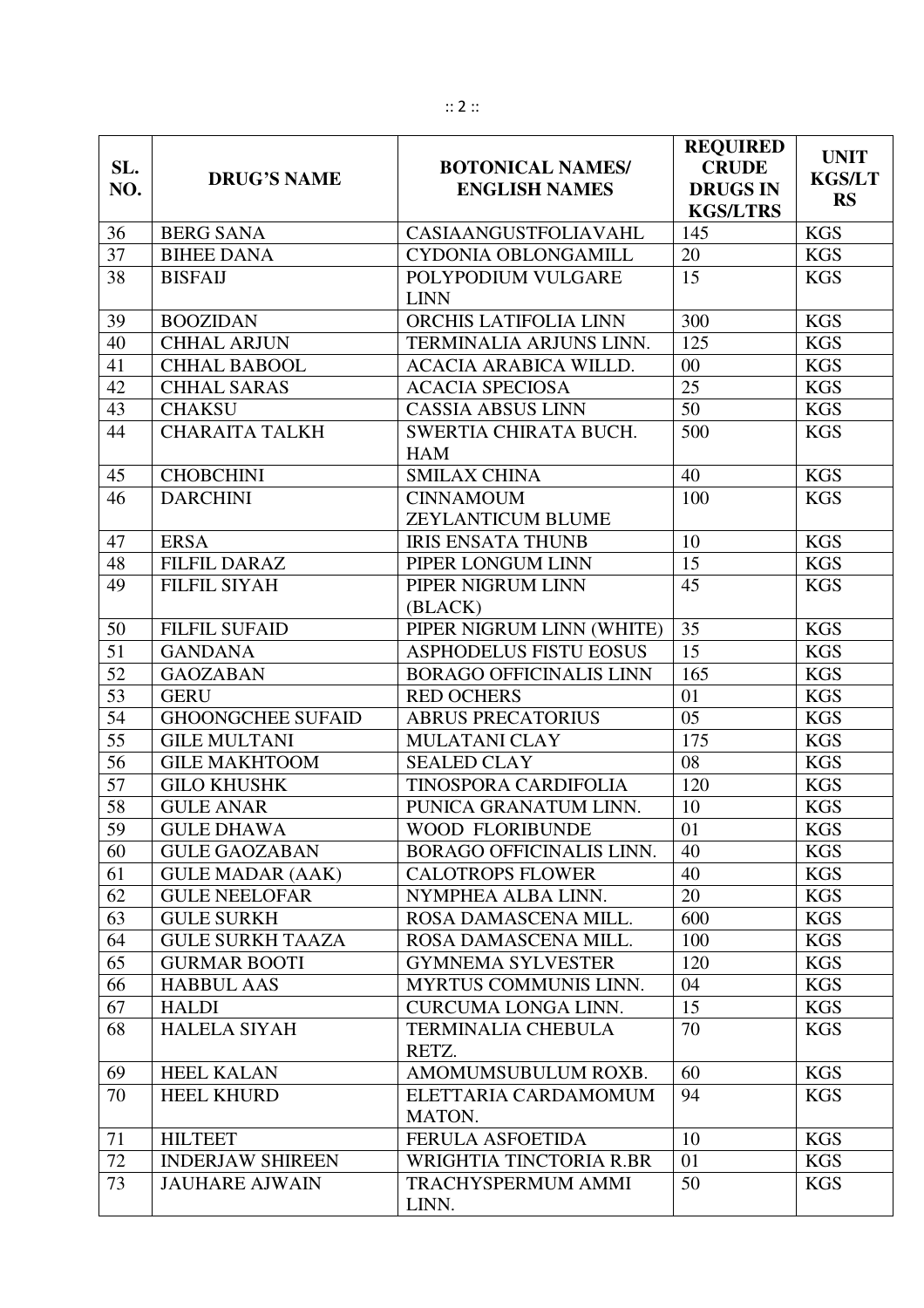| SL.<br>NO.      | <b>DRUG'S NAME</b>     | <b>BOTONICAL NAMES/</b><br><b>ENGLISH NAMES</b> | <b>REQUIRED</b><br><b>CRUDE</b><br><b>DRUGS IN</b><br><b>KGS/LTRS</b> | <b>UNIT</b><br><b>KGS/LT</b><br><b>RS</b> |
|-----------------|------------------------|-------------------------------------------------|-----------------------------------------------------------------------|-------------------------------------------|
| 74              | <b>JAUHARE PUDINA</b>  | MENTHA ARVENSIS LINN.                           | 150                                                                   | <b>KGS</b>                                |
| $\overline{75}$ | <b>KABAB CHINI</b>     | <b>CUBEBA OFFICINALIS</b>                       | 27                                                                    | <b>KGS</b>                                |
| 76              | <b>KABAB KHANDAN</b>   | ZANTHOXYHIM ATATUM                              | 01                                                                    | <b>KGS</b>                                |
| 77              | <b>KAFOOR</b>          | <b>CINNAMOMMUM</b>                              | 100                                                                   | <b>KGS</b>                                |
|                 |                        | CAMPHORA EBERN.                                 |                                                                       |                                           |
| 78              | <b>KAFOOR QAISOORI</b> | <b>CINNAMOMMUM</b><br><b>CAMPHORAS</b>          | 01                                                                    | <b>KGS</b>                                |
| 79              | <b>KAKRHA SINGHI</b>   | <b>CICHORIAM (SPP)</b>                          | 35                                                                    | <b>KGS</b>                                |
| 80              | <b>KATEERA</b>         | <b>COCHLOSPERMUM</b>                            | 40                                                                    | <b>KGS</b>                                |
|                 |                        | <b>RELIGIOSSUM</b>                              |                                                                       |                                           |
| 81              | <b>KATH SAFAID</b>     | <b>ACACIA LEUCOPHLOEA</b>                       | 01                                                                    | <b>KGS</b>                                |
| 82              | <b>KHAKSI</b>          | <b>SISYMBRIUM IRIOM</b>                         | 20                                                                    | <b>KGS</b>                                |
| 83              | <b>KHARDAL</b>         | <b>BARASSICA COMP</b>                           | 05                                                                    | <b>KGS</b>                                |
| 84              | KISHNEEZ KHUSHKH       | <b>CORIANDRUM SATIVUM</b><br>LINN.              | 10                                                                    | <b>KGS</b>                                |
| 85              | LUK MAGSOOL            | <b>LAC</b>                                      | 25                                                                    | <b>KGS</b>                                |
| 86              | <b>MAGHZ AMALTAS</b>   | CASSIA FISTULA LINN.                            | 60                                                                    | <b>KGS</b>                                |
|                 | (FLOOS                 |                                                 |                                                                       |                                           |
|                 | KHYARSHAMBER)          |                                                 |                                                                       |                                           |
| 87              | MAGHZE CHILGHOZA       | PINUS GERARDIANA WALL.                          | 25                                                                    | <b>KGS</b>                                |
| 88              | <b>MAGHZE NARJEEL</b>  | COCUS NUCIFERA LINN.                            | $\overline{25}$                                                       | <b>KGS</b>                                |
| 89              | <b>MARZANJOSH</b>      | <b>OLIGANUM VULGARE</b>                         | 70                                                                    | <b>KGS</b>                                |
| 90              | <b>MASTAGI</b>         | PISTACIA LENTISCUS LINN.                        | 02                                                                    | <b>KGS</b>                                |
| 91              | MAWEEZ MUNAQQA         | VITIS VINIFERA LINN.                            | 100                                                                   | <b>KGS</b>                                |
| 92              | <b>MAYEEN KHURD</b>    | 05<br>TAMARIX ARTICULATA<br>LINN.               |                                                                       | <b>KGS</b>                                |
| 93              | <b>MAZOO SABZ</b>      | QUERCUS INFECTORIA OLIV.                        | 01                                                                    | <b>KGS</b>                                |
| 94              | <b>MISRI</b>           | <b>DACTYLORHIZA</b><br><b>HATAGIREA</b>         | 01                                                                    | <b>KGS</b>                                |
| 95              | <b>MOCHRAS</b>         | <b>SALMALIA MALABARICA</b><br><b>SCOOT</b>      | 01                                                                    | <b>KGS</b>                                |
| 96              | <b>MOM SAFAID</b>      | WHITE WAX                                       | 10                                                                    | <b>KGS</b>                                |
| 97              | <b>MOM ZARD</b>        | <b>CERA (BEES WAX)</b>                          | 15                                                                    | <b>KGS</b>                                |
| 98              | <b>MOOSLI SAFAID</b>   | <b>CHLOROPHYTUM</b>                             | 08                                                                    | <b>KGS</b>                                |
|                 |                        | ARUNDINACEUM BAKER.                             |                                                                       |                                           |
| 99              | MOOSLI SIYAH           | <b>CURCULIGO ORCHIODES</b><br><b>GAERTN.</b>    | 08                                                                    | <b>KGS</b>                                |
| 100             | <b>MUQIL</b>           | <b>BOSWELLIA SERATA</b>                         | 125                                                                   | <b>KGS</b>                                |
| 101             | <b>MURDAR SANG</b>     | PLUMBI OXIDUM                                   | 10                                                                    | <b>KGS</b>                                |
| 102             | <b>MUSHKTRAMASHI</b>   | <b>MENTHA POLYGIUM</b>                          | 40                                                                    | <b>KGS</b>                                |
| 103             | <b>NAMAK SAMBHAR</b>   | <b>COMMON SALT</b>                              | 10                                                                    | <b>KGS</b>                                |
| 104             | <b>NAMAK SANG</b>      | <b>ROCK SALTY</b>                               | 25                                                                    | <b>KGS</b>                                |
| 105             | <b>NARMUSHK</b>        | <b>MESUA FERREA LINN</b>                        | 01                                                                    | <b>KGS</b>                                |
| 106             | <b>NASHASTA</b>        | <b>TRITICUM AESTIVUM LINN</b>                   | 08                                                                    | <b>KGS</b>                                |
| 107             | NATROON BANJAVI        | <b>SODIUM BICARBUNATE</b>                       | 01                                                                    | <b>KGS</b>                                |
| 108             | <b>NAOSHADAR</b>       | <b>AMMONIUM CHLORIDE</b>                        | 10                                                                    | <b>KGS</b>                                |

Ι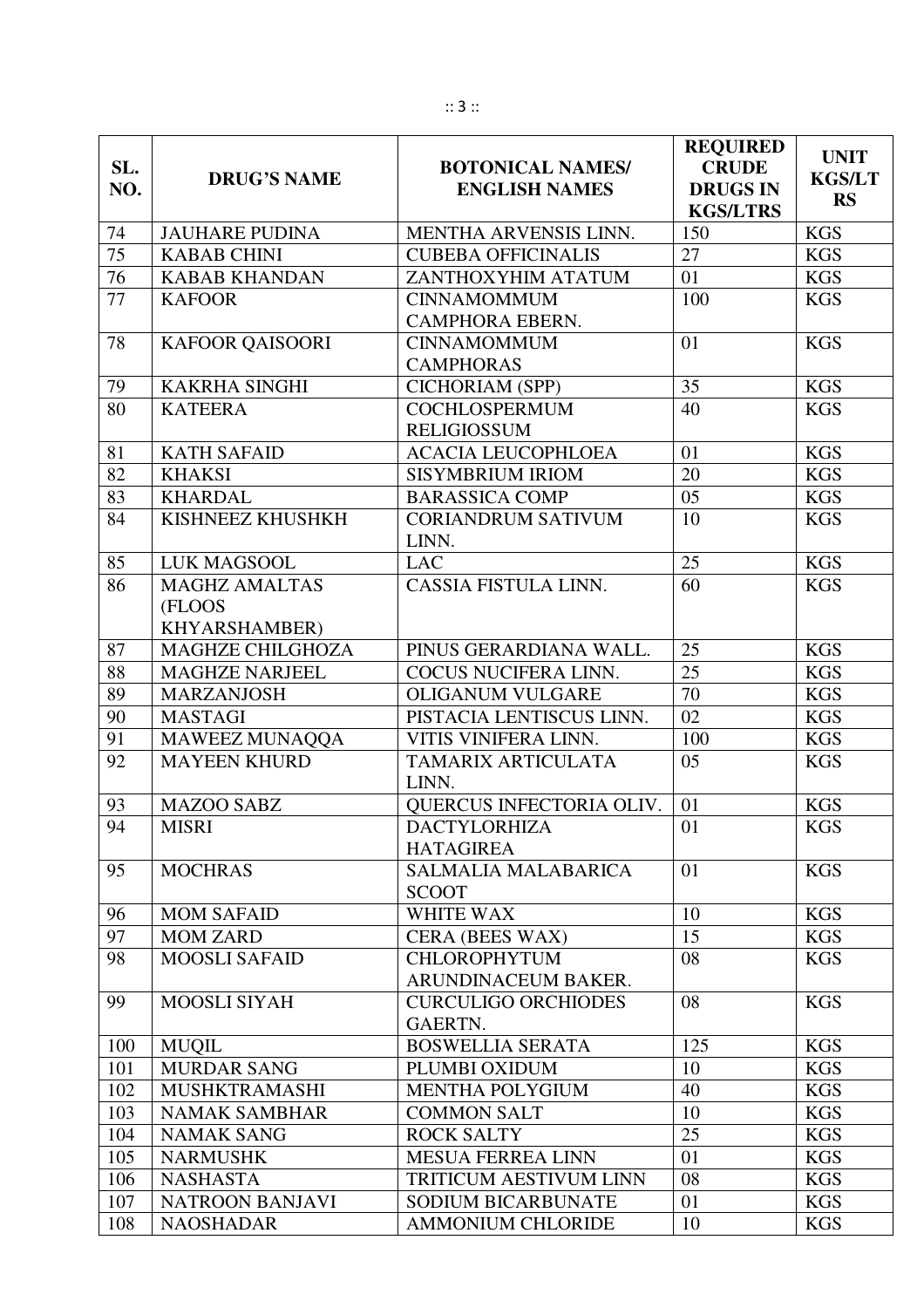| SL.<br>NO. | <b>DRUG'S NAME</b>                                               | <b>BOTONICAL NAMES/</b><br><b>ENGLISH NAMES</b> | <b>REQUIRED</b><br><b>CRUDE</b><br><b>DRUGS IN</b><br><b>KGS/LTRS</b> | <b>UNIT</b><br><b>KGS/LT</b><br><b>RS</b> |
|------------|------------------------------------------------------------------|-------------------------------------------------|-----------------------------------------------------------------------|-------------------------------------------|
| 109        | <b>NEELA THOTHA</b>                                              | <b>COPPER SULPHATE</b>                          | 50                                                                    | <b>KGS</b>                                |
| 110        | PETROLIUM JELLY                                                  | PETROLIUM JEELY                                 | 800                                                                   | <b>KGS</b>                                |
| 111        | <b>PHITKARI</b>                                                  | <b>ALUM</b>                                     | 850                                                                   | <b>KGS</b>                                |
| 112        | POST AMALTAS                                                     | CASSIA FISTULA LINN.                            | 40                                                                    | <b>KGS</b>                                |
| 113        | POST ANAR                                                        | PUNICA GRANATUM LINN.                           | 13                                                                    | <b>KGS</b>                                |
| 114        | POST BALELA                                                      | TERMINALIA BELLERICA<br>ROXB.                   | 65                                                                    | <b>LTRS</b>                               |
| 115        | POST HALELA KABULI                                               | <b>TERMINALIA CHEBULA</b><br>RETZ.              | 100                                                                   | <b>LTRS</b>                               |
| 116        | POST HALELA ZARD                                                 | <b>TERMINALIA CHEBULA</b><br>RETZ.              | 50                                                                    | <b>LTRS</b>                               |
| 117        | POST SANTARA                                                     | <b>CITRUS RETICULATE</b><br><b>BLANCO</b>       | 100                                                                   | <b>LTRS</b>                               |
| 118        | POST TURANJ                                                      | <b>CITRUS MEDICA</b>                            | 50                                                                    | <b>KGS</b>                                |
| 119        | PUDINA KHUSHKH                                                   | <b>MENTHA SYLVESTERIS</b>                       | $\overline{25}$                                                       | <b>KGS</b>                                |
| 120        | <b>QAND SAFAID</b>                                               | <b>SUGAR</b>                                    | 5,000                                                                 | <b>KGS</b>                                |
| 121        | <b>RAAL</b>                                                      | VATERIA INDICA LINN.                            | 01                                                                    | <b>KGS</b>                                |
| 122        | <b>RASOT</b>                                                     | <b>BERBERIS VOLGARE</b>                         | 01                                                                    | <b>KGS</b>                                |
| 123        | <b>RAUGHANE BADAM</b><br>(BRANDED)                               | <b>AMYGDALIES COMNUNUS</b>                      | 01                                                                    | <b>LTRS</b>                               |
| 124        | <b>RAUGHANE KUNJAD</b><br>(BRANDED)                              | SESANUM INDICUM LINN.                           | 3500                                                                  | <b>LTRS</b>                               |
| 125        | <b>RAUGHANE SARSON</b><br>(BRANDED)                              | <b>BRASSICA CAMPESTRIS</b><br><b>LINN</b>       | 350                                                                   | <b>LTRS</b>                               |
| 126        | <b>RAUGHANE ZAITOON</b><br>(FIGARO)                              | <b>OLEA EUROPAEA LINN</b>                       | 75                                                                    | <b>LTRS</b>                               |
| 127        | <b>RAUGHANE ZARD</b><br>(DESI GHEE/RAUGHANE<br>GAO)<br>(BRANDED) | <b>CHLARIFIED BUTTER</b>                        | 45                                                                    | <b>KGS</b>                                |
| 128        | <b>REWAND CHEENI</b>                                             | <b>RHEUM OFFICINALE</b><br><b>BAILLON.</b>      | 30                                                                    | <b>KGS</b>                                |
| 129        | <b>SADAF SOKHTA</b>                                              | <b>OSTER SHELL</b>                              | 01                                                                    | <b>KGS</b>                                |
| 130        | <b>SAFEDA</b>                                                    | <b>ZINC OXIDE</b>                               | 25                                                                    | <b>KGS</b>                                |
| 131        | <b>SAKBEENAJ</b>                                                 | <b>FERULA PERSIC</b>                            | 20                                                                    | <b>KGS</b>                                |
| 132        | <b>SALAB MISRI</b>                                               | ORCHIS LATIFOLIA LINN.                          | 30                                                                    | <b>KGS</b>                                |
| 133        | <b>SAMAGH ARABI</b>                                              | <b>ACACIA ARABICA LAM</b>                       | 260                                                                   | <b>KGS</b>                                |
| 134        | <b>SAMANDAR JHAAG</b>                                            | <b>CATTLE FISH BONE</b>                         | 150                                                                   | <b>KGS</b>                                |
| 135        | <b>SANDAL SUFAID</b>                                             | SANTALUM ALBUM WHITE                            | 70                                                                    | <b>KGS</b>                                |
| 136        | <b>SANDAL SURKH</b>                                              | <b>SANTALUM ALBUM RED</b>                       | 40                                                                    | <b>KGS</b>                                |
| 137        | <b>SANG JARAHAT</b>                                              | <b>STEATITE OR SOAPROCK</b>                     | 25                                                                    | <b>KGS</b>                                |
| 138        | <b>SANKHAHOLI</b>                                                | <b>EVOLVULUS ASLINOIDES</b><br>LINN.            | 25                                                                    | <b>KGS</b>                                |
| 139        | <b>SAPISTAN</b>                                                  | CORDIA DICHOTAMA<br>FORST.F                     | 65                                                                    | <b>KGS</b>                                |
| 140        | <b>SAT GILO</b>                                                  | TINOSPORA CORDIFOLIA                            | 50                                                                    | <b>KGS</b>                                |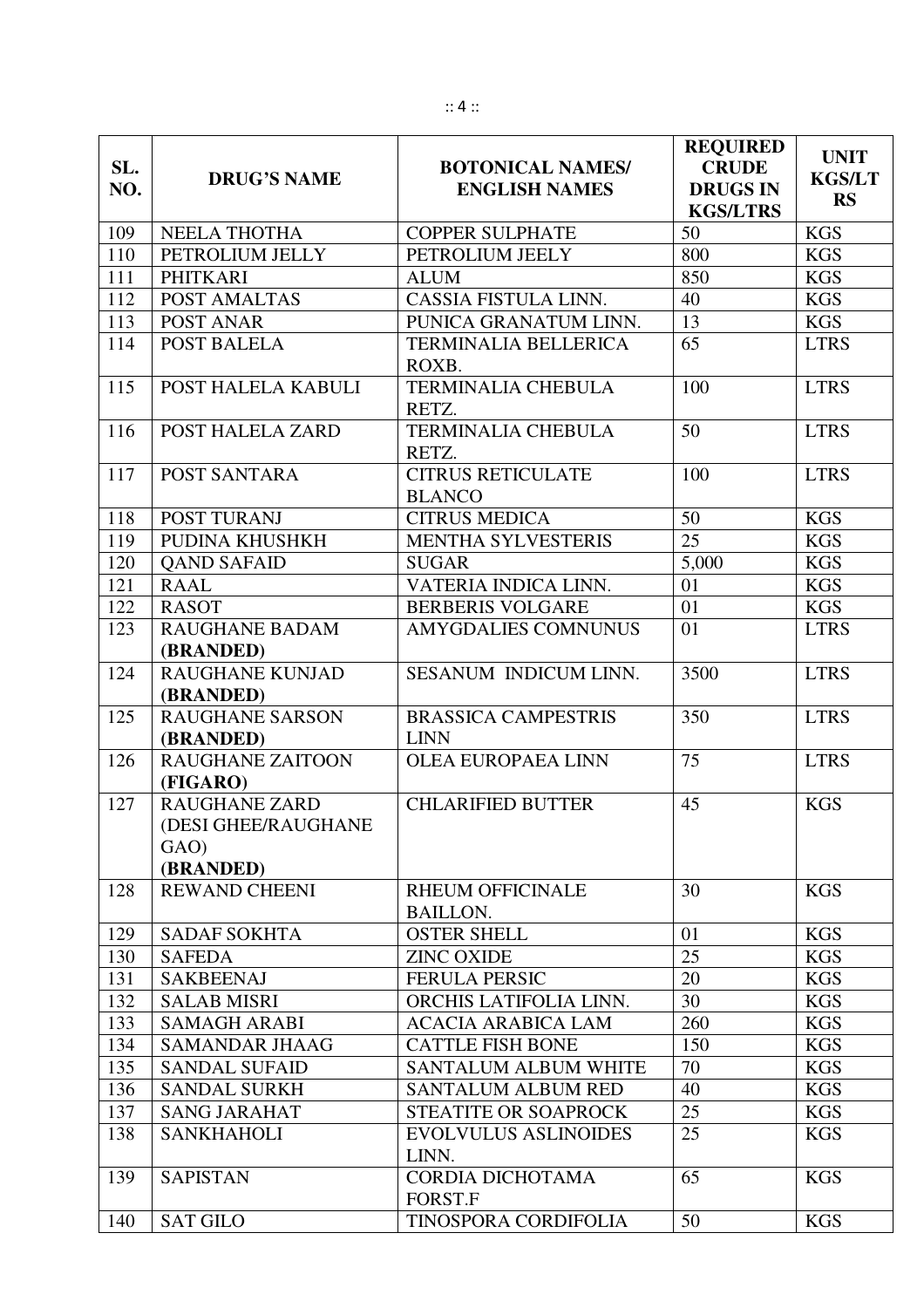| SL. | <b>DRUG'S NAME</b>        | <b>BOTONICAL NAMES/</b>                           | <b>REQUIRED</b><br><b>CRUDE</b>    | <b>UNIT</b><br><b>KGS/LT</b> |
|-----|---------------------------|---------------------------------------------------|------------------------------------|------------------------------|
| NO. |                           | <b>ENGLISH NAMES</b>                              | <b>DRUGS IN</b><br><b>KGS/LTRS</b> | <b>RS</b>                    |
| 141 | <b>SAT LEMON</b>          | <b>CITRUS LEMON SALT OR</b><br><b>CITRIC ACID</b> | 35                                 | <b>KGS</b>                   |
| 142 | <b>SHAHATRA</b>           | FUMARIA PARVIFLORA LAM.                           | 500                                | <b>KGS</b>                   |
| 143 | <b>SHAHME HANZAL</b>      | <b>CITRULUS COLOCYTHUS</b>                        | 80                                 | <b>KGS</b>                   |
| 144 | <b>SHAMEEN</b>            | <b>LIQUID PARAFFIN</b>                            | 10                                 | <b>LTRS</b>                  |
| 145 | <b>SHEETRAJ HINDI</b>     | PLUMBAGO ZEYLANCIA<br>LINN.                       | 25                                 | <b>KGS</b>                   |
| 146 | <b>SHORA QALMI</b>        | PETRE SALT                                        | 10                                 | <b>KGS</b>                   |
| 147 | <b>SIBR SAQOOTRI</b>      | ALOE BARBADENSIS LINN                             | 75                                 | <b>KGS</b>                   |
| 148 | <b>SUHAGA BIRYAN</b>      | <b>BOREX</b>                                      | 220                                | <b>KGS</b>                   |
| 149 | <b>SUMBULLUTTIB</b>       | <b>NARDOSTACHYS</b><br><b>JATAMANSI</b>           | 15                                 | <b>KGS</b>                   |
| 150 | <b>SUPARI</b>             | <b>ARECA CATECHU</b>                              | 8                                  | <b>KGS</b>                   |
| 151 | <b>SURANJAN SHIREEN</b>   | <b>COLCHICUM LUTEUM</b>                           | 250                                | <b>KGS</b>                   |
| 152 | <b>TABASHEER</b>          | <b>BAMBUSA BAMBOSE</b>                            | 90                                 | <b>KGS</b>                   |
| 153 | <b>TUKHME BABUNA</b>      | MATRICARIA CHAMOMILLA                             | 20                                 | <b>KGS</b>                   |
| 154 | <b>TUKHME BALANGO</b>     | LALLEMANTIA ROYELEANA<br>BENTH.                   | 14                                 | <b>KGS</b>                   |
| 155 | <b>TUKHME HAYAT</b>       | <b>COAGLANS WTIHAMUS</b>                          | 500                                | <b>KGS</b>                   |
| 156 | <b>TUKHME HULBA</b>       | <b>TRIGONELLA FOENUM</b><br>10<br><b>GRAECUM</b>  |                                    | <b>KGS</b>                   |
| 157 | <b>TUKHME KARAFS</b>      | APIUM GRAVEOLENUS LINN.                           | 20                                 | <b>KGS</b>                   |
| 158 | <b>TUKHME KATAN</b>       | LINUM USITATISSIMUM<br>220<br>LINN.               |                                    | <b>KGS</b>                   |
| 159 | <b>TUKHME KHATMI</b>      | <b>ALTHOEA OFFICINALIS</b><br>10<br>LINN.         |                                    | <b>KGS</b>                   |
| 160 | <b>TUKHME MAKO</b>        | SOLANUM NIGRUM LINN.<br>10                        |                                    | <b>KGS</b>                   |
| 161 | <b>TUKHME PANWAR</b>      | <b>CASSIATORA LINN</b>                            | 50                                 | <b>KGS</b>                   |
| 162 | <b>TUKHME RAIHAN</b>      | OCIMUM SANCTUM LINN.                              | 12                                 | <b>KGS</b>                   |
| 163 | <b>TUKHME TAMAR HINDI</b> | <b>TAMARINDUS INDICA SEED</b>                     | 125                                | <b>KGS</b>                   |
| 164 | <b>TUKHME TURB</b>        | RAPHANUS SATIVUS LINN.                            | 100                                | <b>KGS</b>                   |
| 165 | <b>TURBUD</b>             | OPERCULINA TURPETHUM                              | 85                                 | <b>KGS</b>                   |
| 166 | <b>UNNAB</b>              | ZIZYPHUS JUJUBE LINN.                             | 1300                               | <b>KGS</b>                   |
| 167 | <b>USHBA</b>              | <b>SMILEX</b><br>ARISTOLOCHAEFOLIA                | 30                                 | <b>KGS</b>                   |
| 168 | <b>USTUKHUDDOOS</b>       | <b>LAVANDULA STEOCHAS</b><br>LINN.                | 200                                | <b>KGS</b>                   |
| 169 | ZANJABEEL                 | <b>ZINGIBAR OFFICINALE</b><br>ROSE.(DRY)          | 250                                | <b>KGS</b>                   |
| 170 | ZANJABEEL TAAZA           | <b>ZINGIBAR OFFICINALE</b><br>ROSE.(FRESH)        | 250                                | <b>KGS</b>                   |
| 171 | ZARANBAD                  | 150<br>CURCUMA ZEDOARIA ROSE.                     |                                    | <b>KGS</b>                   |
| 172 | ZARAWAND MADAHRAJ         | ARISTOLOCHIA ROTUNDO                              | 30                                 | <b>KGS</b>                   |
| 173 | <b>ZARNAB</b>             | 30<br><b>SILVER FIR</b>                           |                                    | <b>KGS</b>                   |
| 174 | <b>ZIRA SIYAH</b>         | 50<br>CARUM CARVI LINN.                           |                                    | <b>KGS</b>                   |
| 175 | <b>ZIRA SAFAID</b>        | <b>CUMINUM CYMINUM LINN</b><br>200<br><b>KGS</b>  |                                    |                              |